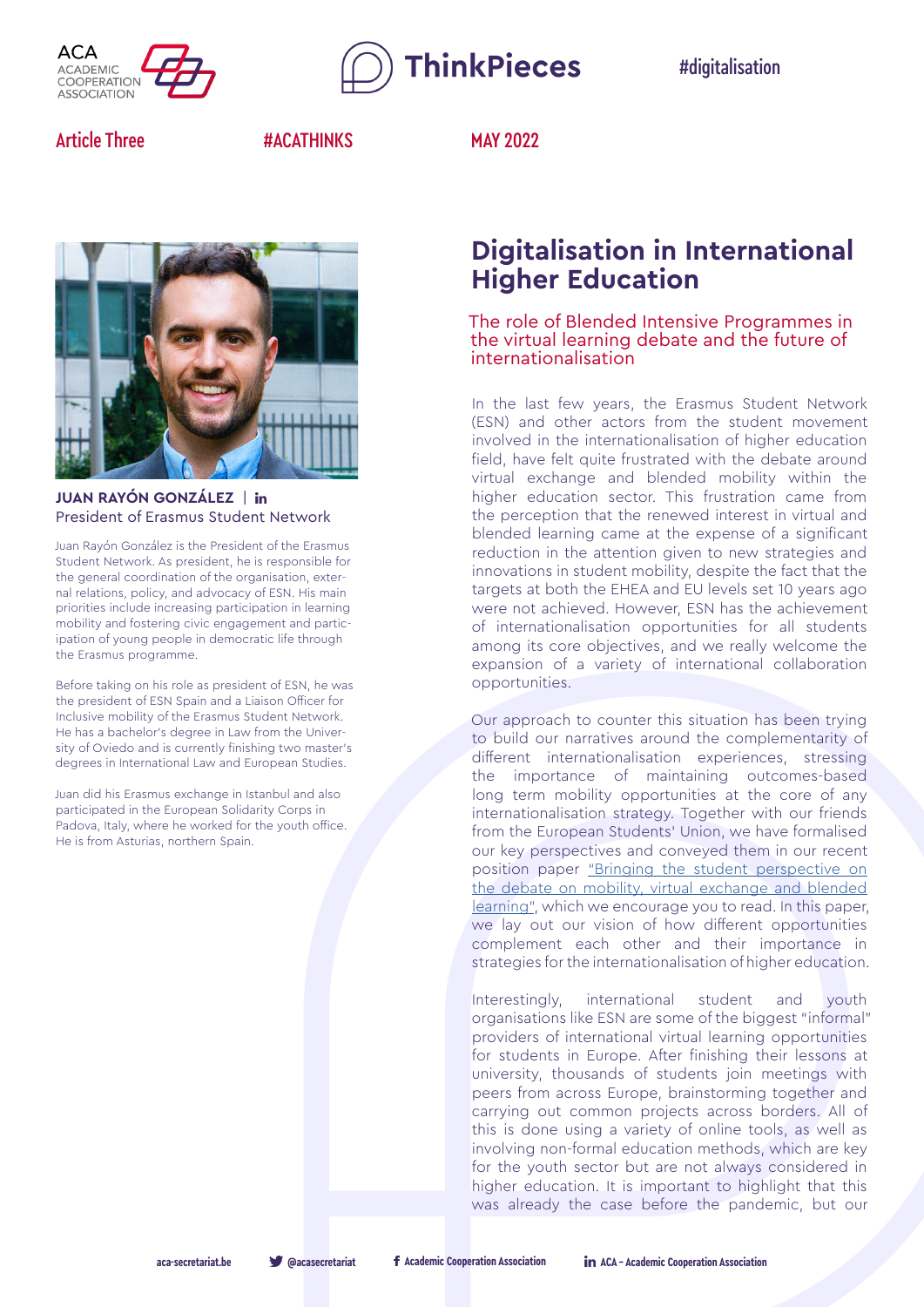

**ThinkPieces** 

#digitalisation

# Article Three **#ACATHINKS** MAY 2022

interest, knowledge and experience regarding virtual learning have drastically expanded in the last two years. Together with our work supporting more than 300.000 students per year, some of our latest data and our own experiences have allowed us to draw some conclusions on how to ensure a successful implementation of virtual and blended learning.

## ONLINE LEARNING AND INTERNATIONALISA-TION: WHAT DID WE LEARN FROM THE PAN-DEMIC?

At the beginning of 2021 ESN carried out the latest edition of the **ESN Survey**, which included a section on online learning activities for students who had their mobility during COVID times. In the survey we asked a number of questions related to different aspects of the online learning experience, measuring the satisfaction level of students. The results showed that the majority of students were satisfied (40,1%) or very satisfied (13%) with the quality of the online learning activities and with the readiness of the institutions to implement online activities (34,5% satisfied, 22,4% very satisfied). It would probably not come as a surprise that "interaction with other students during online activities" got the highest levels of dissatisfaction, with 12,8% of students reporting being very dissatisfied and 22,8% being dissatisfied. The interaction with lecturers got the second highest level of dissatisfaction, with only a slight majority of students reporting being satisfied or very satisfied.

Considering the particular circumstances of mobility experiences of 2021, we do not believe the results to be negative at all. Universities and lecturers should be very proud of the work they have done in the midst of a global pandemic to keep student mobilities up and running. It would also be a mistake to think that in physical mobility experiences, in-classroom interaction is the norm. Even if diverse classrooms with considerable numbers of international students provide tremendous opportunities to foster intercultural learning and collaborative skills, this is not normally the case, especially regarding collaboration between international and local students.

In Erasmus mobilities, students learn how to socialise, understand each other better and develop meaningful skills for both social cohesion and the labour market, as demonstrated by the Erasmus+ Higher Education Impact [Study,](https://op.europa.eu/en/publication-detail/-/publication/94d97f5c-7ae2-11e9-9f05-01aa75ed71a1/language-en) our own ESN Surveys, the [SIEM project](https://siem-project.eu/) and other relevant literature. New internationalisation formats can complement these outcomes with more challengebased learning that helps students to develop a sense of agency, teamwork and project management skills. We believe that in a time of crisis and transitions, young

people need to be equipped with competencies that help them to realise that they can make a difference, in their communities and at the global level, and that collaborating across borders is not only a possibility but a necessity. Virtual and blended formats of international education that prioritise interaction and collaboration can help develop these competencies.

Besides their potential benefits, we also believe that different internationalisation experiences can improve access and boost the quality of long-term physical mobilities if implemented early in the higher education journey. With mobility numbers still quite low, it is fundamental to create these internationalisation pathways that include different opportunities, in which students can participate throughout their degrees.

# THE LATEST ERASMUS+ INNOVATION: BLEND-ED INTENSIVE PROGRAMMES - HOW TO MAKE THEM A SUCCESS?

Much has been written about Virtual Exchange (VE) and Collaborative Online International Learning (COIL) in the last few years. In the midst of the interesting debate about virtual and blended international learning, the new Erasmus+ programme has created a fascinating tool that we believe can help enrich the internationalisation opportunities of many higher education institutions, fostering innovation in teaching and learning: the [Blended Intensive Programmes,](https://erasmus-plus.ec.europa.eu/programme-guide/part-b-information-about-the-actions-covered-by-this-guidekey-action-1-learning-mobility-of-individualsmobility-project-for-higher-education-students-and-staff#:~:text=Blended%20intensive%20programmes%20have%20to,to%20be%20eligible%20for%20funding.) also known as BIPs. These programmes have gained a lot of interest and there are already some very interesting practices emerging.

We find these programmes very interesting for a number of reasons. BIPs have a focus on challengebased learning, a concept that we believe is key and that is well linked with the civic engagement dimension of the Erasmus+ programme. These transdisciplinary approaches can be very suitable to involve stakeholders and to help students gain a sense of agency during the programme. BIPs also offer a lot of flexibility regarding the implementation, and students can enrol from the first year of their degree, potentially providing their first international experience.

From our perspective, virtual and blended programmes can constitute a considerable breakthrough for internationalisation policies in Europe, and we are looking forward to contributing to their implementation. From our experience working with students in blended environments, we can already identify certain elements that we believe should be considered to make sure such programmes turn into complete success. ESN suggests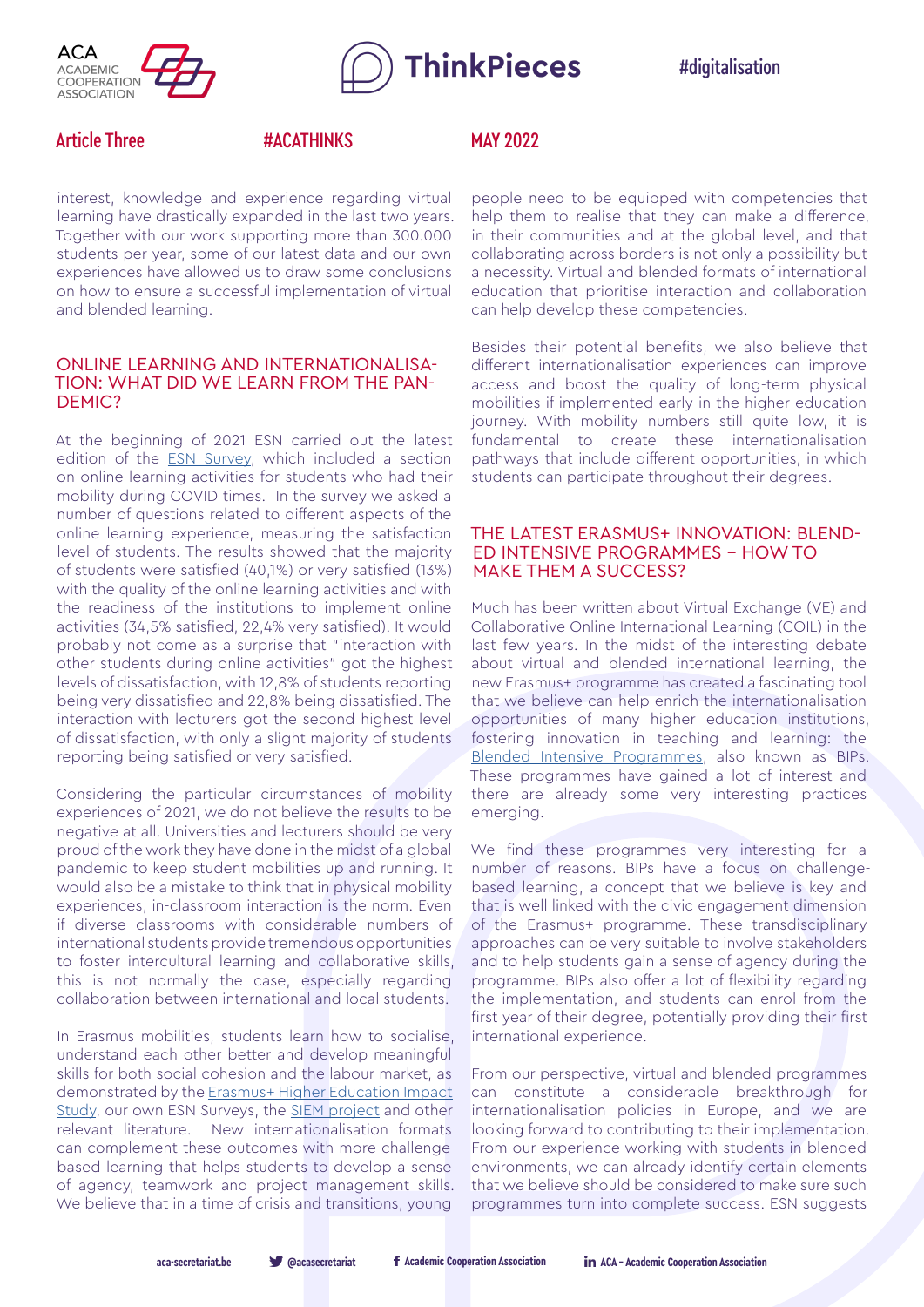



# Article Three **#ACATHINKS** MAY 2022

the following points on the connections between Blended Intensive Programmes and the learning experiences provided by international student organisations:

### **Facilitation skills and the role of non-formal education**

Non-formal activities, including skills like learning how to carry out a consultation or navigate a debate, are at the heart of the work of youth and student organisations. In higher education, the topic has remained taboo for years, and unfortunately, this also includes the international education sector. Core non-formal education methodologies are not always integrated into higher education courses or mobility experiences, but they are extremely important in fostering personal development and preparing students to be more engaged citizens and better professionals. Even if nonformal education methodologies are used, students are not always taught how to improve these interpersonal communication skills.

In the online world, communication, negotiation, and team building skills are even more important. This is why it is worth investing in training for lecturers who facilitate online courses and encouraging collaborations with non-formal education experts in the delivery of courses. Many times, such experts can even be found in local organisations that can also be involved in blended programmes.

Dedicating certain parts of the Blended Intensive Programmes to introducing students to the non-formal education-related components can make the rest of the courses more engaging and can help prepare students for real life applications of their knowledge and skills gained.

### **The transition between online and physical - bringing community engagement into the equation**

In international student organisations, transitions between online and physical work occur all the time. Normally, collaborative online work occurs during the preparation of an initiative that then takes place physically. Therefore, when it comes to the division of tasks, most of the preparatory work happens online, and then implementation takes place on-site.

The online learning component and the physical one should always be part of the same learning process. Considering the importance of the student's motivation, making the physical part of the mobility as engaging and dynamic as possible is key. For that, the online learning dimension should already focus on aspects, such as the

expectations and fears of participants and the intercultural preparation regarding the different realities of the students. In order to maximise the learning process throughout the programme, courses should also consider activities, such as team building games, and even introducing a buddy system, either from the course or involving other students.

Engagement with local communities related to European and global challenges should be at the core of the BIP experience. Students should be made familiar with the work of local organisations before mobility exchanges and establish parallels between global challenges and the concrete work done at the local level.

We should not shy away from considering physical mobility as a relevant motivational factor to improve engagement in the online learning dimension, just like attending an interesting conference can be a motivation to prepare a quality paper.

### **Fostering output-oriented learning and developing a sense of agency**

Students should be encouraged to feel proud of their work. BIPs offer valuable opportunities to develop programme outputs that are relevant and that can be presented to any potential employer, or anyone who is not connected to the particular field of study. In that regard, the "challenge-based" methodologies that European University alliances are encouraged to apply, and the "living labs" mentioned in the [European Strategy for](https://education.ec.europa.eu/sites/default/files/2022-01/communication-european-strategy-for-universities-graphic-version.pdf) [Universities](https://education.ec.europa.eu/sites/default/files/2022-01/communication-european-strategy-for-universities-graphic-version.pdf) are extremely relevant for the development of Blended Intensive Programmes. Universities can engage in pedagogical innovation that allows students to contribute to a positive change in a community and present the results externally to stakeholders, including those not involved in the academic world. For instance, if the topic of a BIP is related to sustainability and urban mobility, students can be asked to work on recommendations targeting local authorities and to design an awareness campaign directed towards the local communities from the different cities of the students involved in the programme.

We need to make sure students feel that their work is relevant and recognised, and to show them that there are processes that they can use to connect their efforts in the academic sphere with local stakeholders, such as decision-makers or business leaders. At the same time, students should be taught that in the 21st century, global and local challenges are directly intertwined and that any international challenge also requires local action. Therefore, developing a sense of agency should be a core objective of these programmes. This sense of